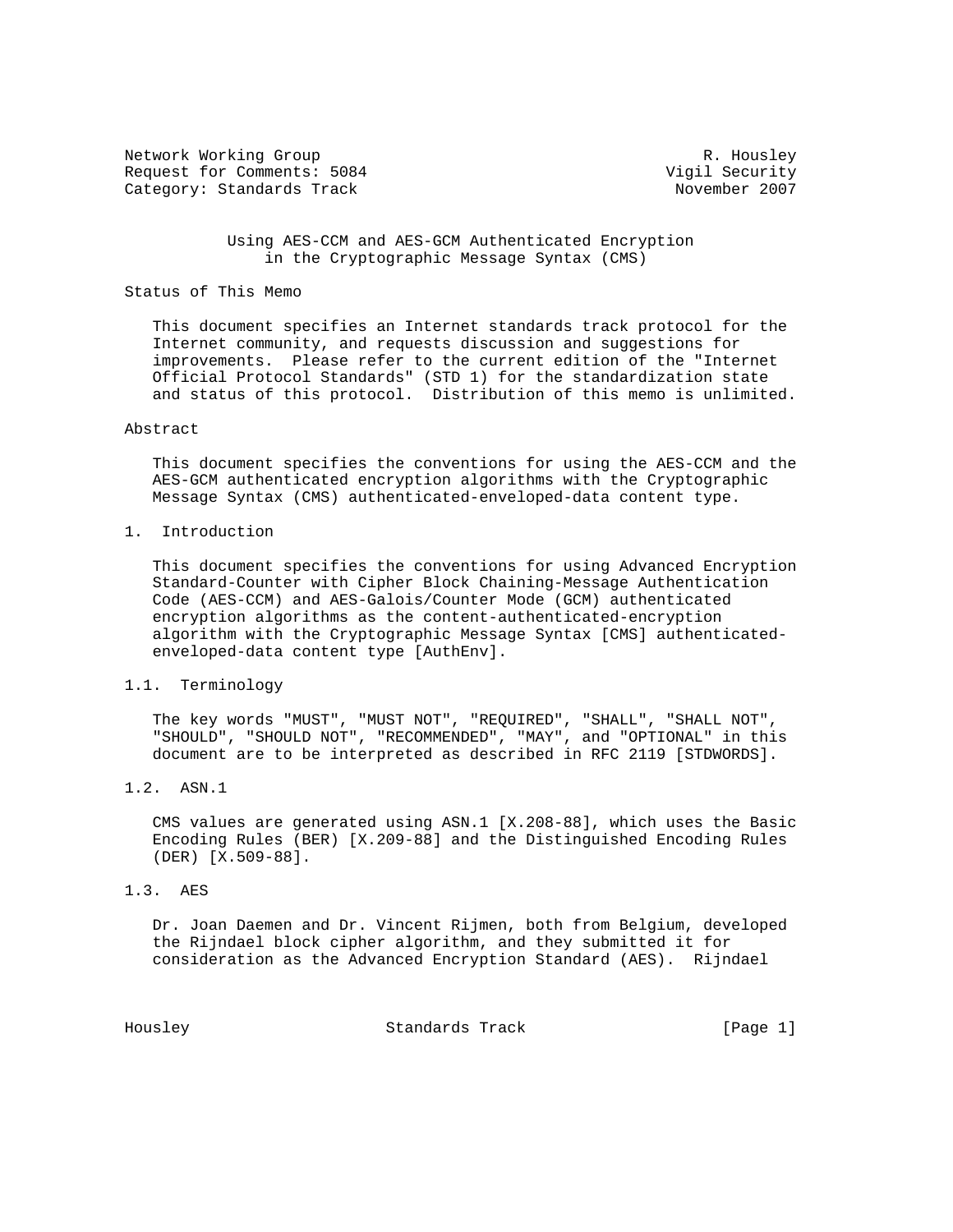was selected by the National Institute for Standards and Technology (NIST), and it is specified in a U.S. Federal Information Processing Standard (FIPS) Publication [AES]. NIST selected the Rijndael algorithm for AES because it offers a combination of security, performance, efficiency, ease of implementation, and flexibility. Specifically, the algorithm performs well in both hardware and software across a wide range of computing environments. Also, the very low memory requirements of the algorithm make it very well suited for restricted-space environments. The AES is widely used by organizations, institutions, and individuals outside of the U.S. Government.

The AES specifies three key sizes: 128, 192, and 256 bits.

### 1.4. AES-CCM

 The Counter with CBC-MAC (CCM) mode of operation is specified in [CCM]. CCM is a generic authenticated encryption block cipher mode. CCM is defined for use with any 128-bit block cipher, but in this document, CCM is used with the AES block cipher.

 AES-CCM has four inputs: an AES key, a nonce, a plaintext, and optional additional authenticated data (AAD). AES-CCM generates two outputs: a ciphertext and a message authentication code (also called an authentication tag).

 The nonce is generated by the party performing the authenticated encryption operation. Within the scope of any authenticated encryption key, the nonce value MUST be unique. That is, the set of nonce values used with any given key MUST NOT contain any duplicate values. Using the same nonce for two different messages encrypted with the same key destroys the security properties.

 AAD is authenticated but not encrypted. Thus, the AAD is not included in the AES-CCM output. It can be used to authenticate plaintext packet headers. In the CMS authenticated-enveloped-data content type, authenticated attributes comprise the AAD.

# 1.5. AES-GCM

 The Galois/Counter Mode (GCM) is specified in [GCM]. GCM is a generic authenticated encryption block cipher mode. GCM is defined for use with any 128-bit block cipher, but in this document, GCM is used with the AES block cipher.

 AES-GCM has four inputs: an AES key, an initialization vector (IV), a plaintext content, and optional additional authenticated data (AAD). AES-GCM generates two outputs: a ciphertext and message

Housley Standards Track [Page 2]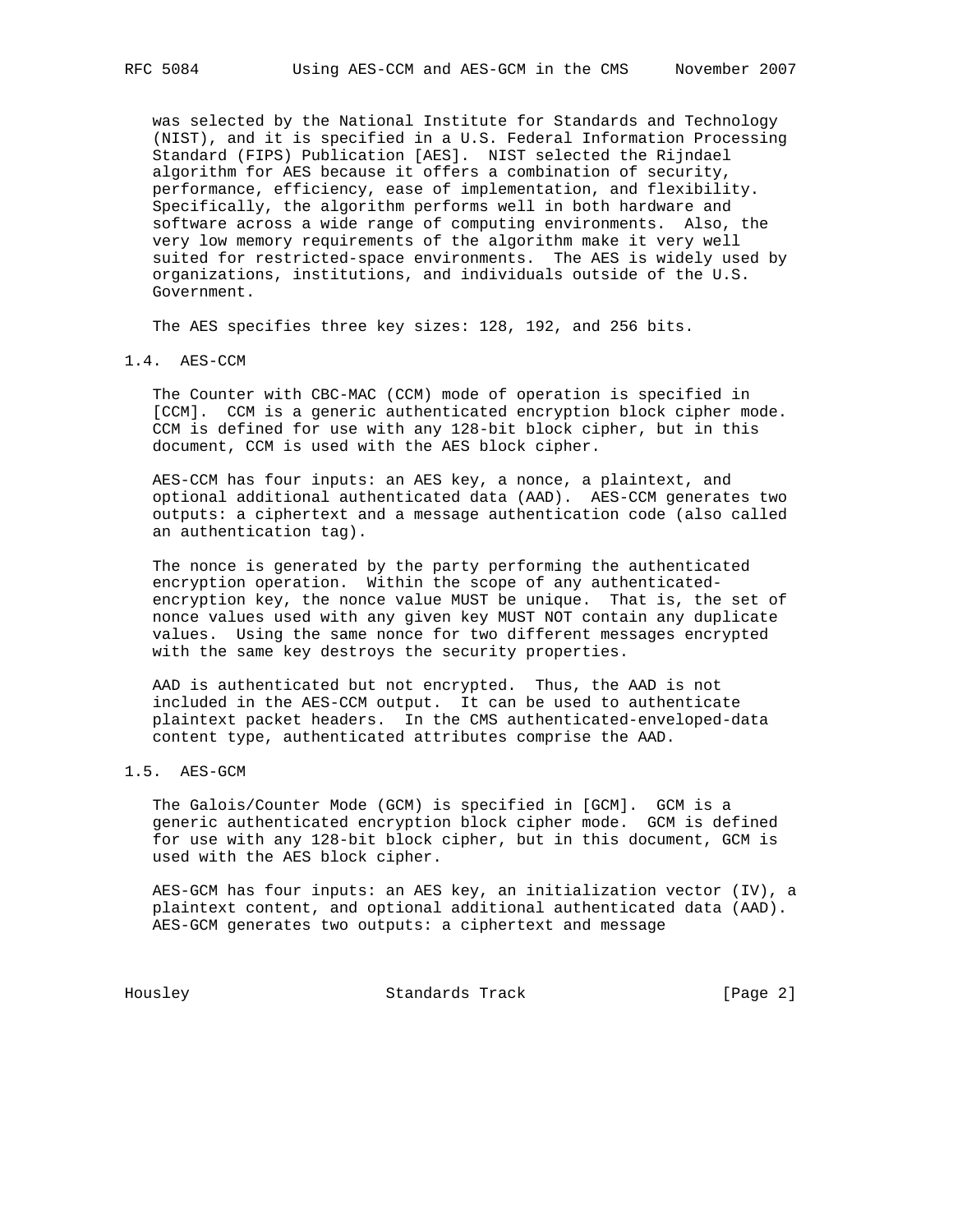authentication code (also called an authentication tag). To have a common set of terms for AES-CCM and AES-GCM, the AES-GCM IV is referred to as a nonce in the remainder of this document.

 The nonce is generated by the party performing the authenticated encryption operation. Within the scope of any authenticated encryption key, the nonce value MUST be unique. That is, the set of nonce values used with any given key MUST NOT contain any duplicate values. Using the same nonce for two different messages encrypted with the same key destroys the security properties.

 AAD is authenticated but not encrypted. Thus, the AAD is not included in the AES-GCM output. It can be used to authenticate plaintext packet headers. In the CMS authenticated-enveloped-data content type, authenticated attributes comprise the AAD.

2. Automated Key Management

 The reuse of an AES-CCM or AES-GCM nonce/key combination destroys the security guarantees. As a result, it can be extremely difficult to use AES-CCM or AES-GCM securely when using statically configured keys. For safety's sake, implementations MUST use an automated key management system [KEYMGMT].

 The CMS authenticated-enveloped-data content type supports four general key management techniques:

- Key Transport: the content-authenticated-encryption key is encrypted in the recipient's public key;
- Key Agreement: the recipient's public key and the sender's private key are used to generate a pairwise symmetric key, then the content-authenticated-encryption key is encrypted in the pairwise symmetric key;
- Symmetric Key-Encryption Keys: the content-authenticated encryption key is encrypted in a previously distributed symmetric key-encryption key; and
- Passwords: the content-authenticated-encryption key is encrypted in a key-encryption key that is derived from a password or other shared secret value.

 All of these key management techniques meet the automated key management system requirement as long as a fresh content authenticated-encryption key is generated for the protection of each content. Note that some of these key management techniques use one key-encryption key to encrypt more than one content-authenticated-

Housley Standards Track [Page 3]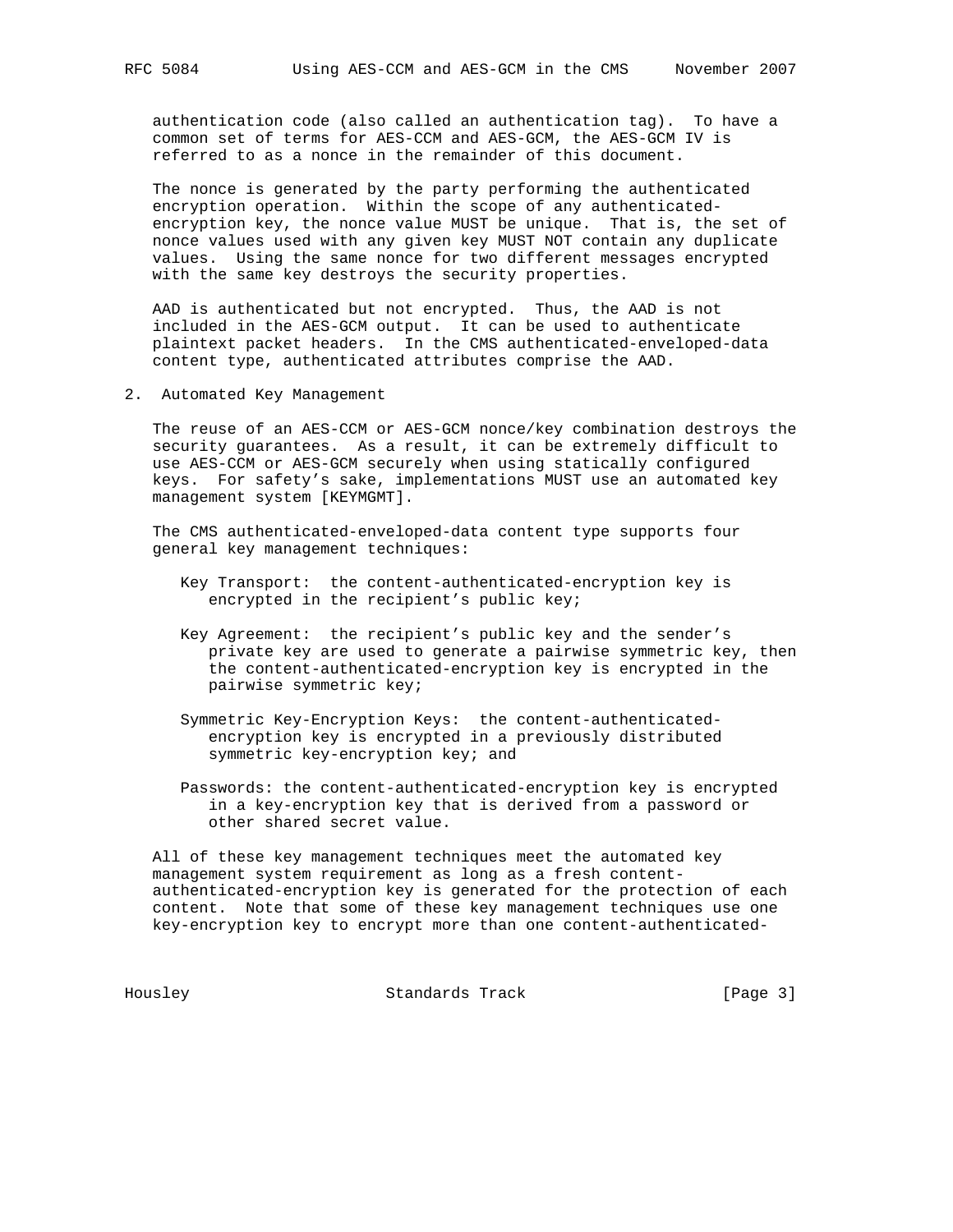encryption key during the system life cycle. As long as fresh content-authenticated-encryption key is used each time, AES-CCM and AES-GCM can be used safely with the CMS authenticated-enveloped-data content type.

 In addition to these four general key management techniques, CMS supports other key management techniques. See Section 6.2.5 of [CMS]. Since the properties of these key management techniques are unknown, no statement can be made about whether these key management techniques meet the automated key management system requirement. Designers and implementers must perform their own analysis if one of these other key management techniques is supported.

3. Content-Authenticated Encryption Algorithms

 This section specifies the conventions employed by CMS implementations that support content-authenticated encryption using AES-CCM or AES-GCM.

 Content-authenticated encryption algorithm identifiers are located in the AuthEnvelopedData EncryptedContentInfo contentEncryptionAlgorithm field.

 Content-authenticated encryption algorithms are used to encipher the content located in the AuthEnvelopedData EncryptedContentInfo encryptedContent field and to provide the message authentication code for the AuthEnvelopedData mac field. Note that the message authentication code provides integrity protection for both the AuthEnvelopedData authAttrs and the AuthEnvelopedData EncryptedContentInfo encryptedContent.

3.1. AES-CCM

 The AES-CCM authenticated encryption algorithm is described in [CCM]. A brief summary of the properties of AES-CCM is provided in Section 1.4.

 Neither the plaintext content nor the optional AAD inputs need to be padded prior to invoking AES-CCM.

Housley Standards Track [Page 4]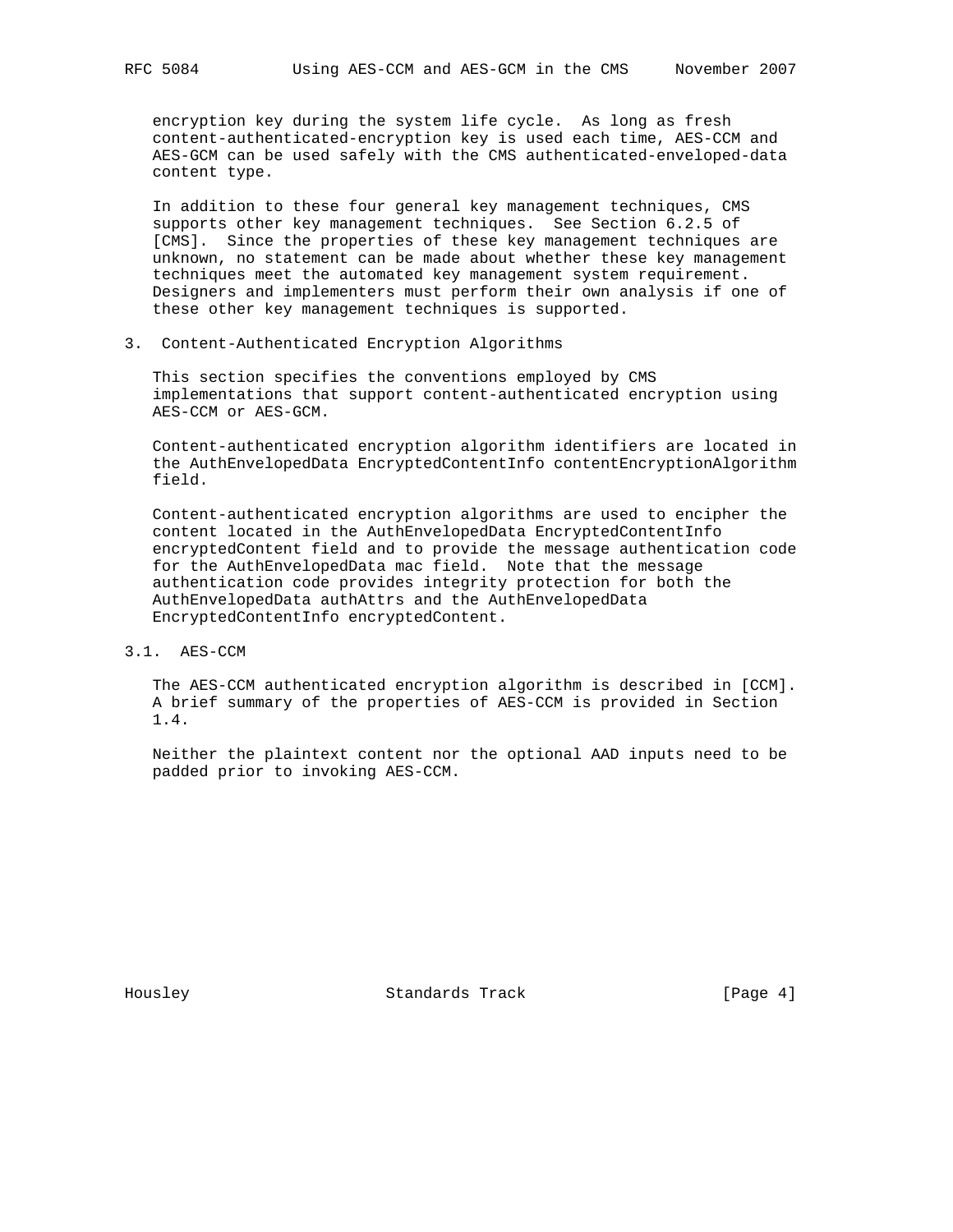There are three algorithm identifiers for AES-CCM, one for each AES key size:

aes OBJECT IDENTIFIER  $::= \{ joint-iso-itu-t(2) country(16) us(840)$ organization(1) gov(101)  $\text{cscr}(3)$  nistAlgorithm(4) 1 }

 $id-aes128$ -CCM OBJECT IDENTIFIER  $::=$  { aes 7 }

 $id-aes192$ -CCM OBJECT IDENTIFIER  $::=$  { aes 27 }

 $id-aes256$ -CCM OBJECT IDENTIFIER  $::=$  { aes 47 }

 With all three AES-CCM algorithm identifiers, the AlgorithmIdentifier parameters field MUST be present, and the parameters field must contain a CCMParameter:

| CCMParameters $::$ SEOUENCE { |                             |  |
|-------------------------------|-----------------------------|--|
| aes-nonce                     | OCTET STRING (SIZE(713)),   |  |
| aes-ICVlen                    | AES-CCM-ICVlen DEFAULT 12 } |  |
|                               |                             |  |

AES-CCM-ICVlen ::= INTEGER (4 | 6 | 8 | 10 | 12 | 14 | 16)

 The aes-nonce parameter field contains 15-L octets, where L is the size of the length field. With the CMS, the normal situation is for the content-authenticated-encryption key to be used for a single content; therefore, L=8 is RECOMMENDED. See [CCM] for a discussion of the trade-off between the maximum content size and the size of the nonce. Within the scope of any content-authenticated-encryption key, the nonce value MUST be unique. That is, the set of nonce values used with any given key MUST NOT contain any duplicate values.

 The aes-ICVlen parameter field tells the size of the message authentication code. It MUST match the size in octets of the value in the AuthEnvelopedData mac field. A length of 12 octets is RECOMMENDED.

3.2. AES-GCM

 The AES-GCM authenticated encryption algorithm is described in [GCM]. A brief summary of the properties of AES-CCM is provided in Section 1.5.

 Neither the plaintext content nor the optional AAD inputs need to be padded prior to invoking AES-GCM.

Housley **Standards Track** [Page 5]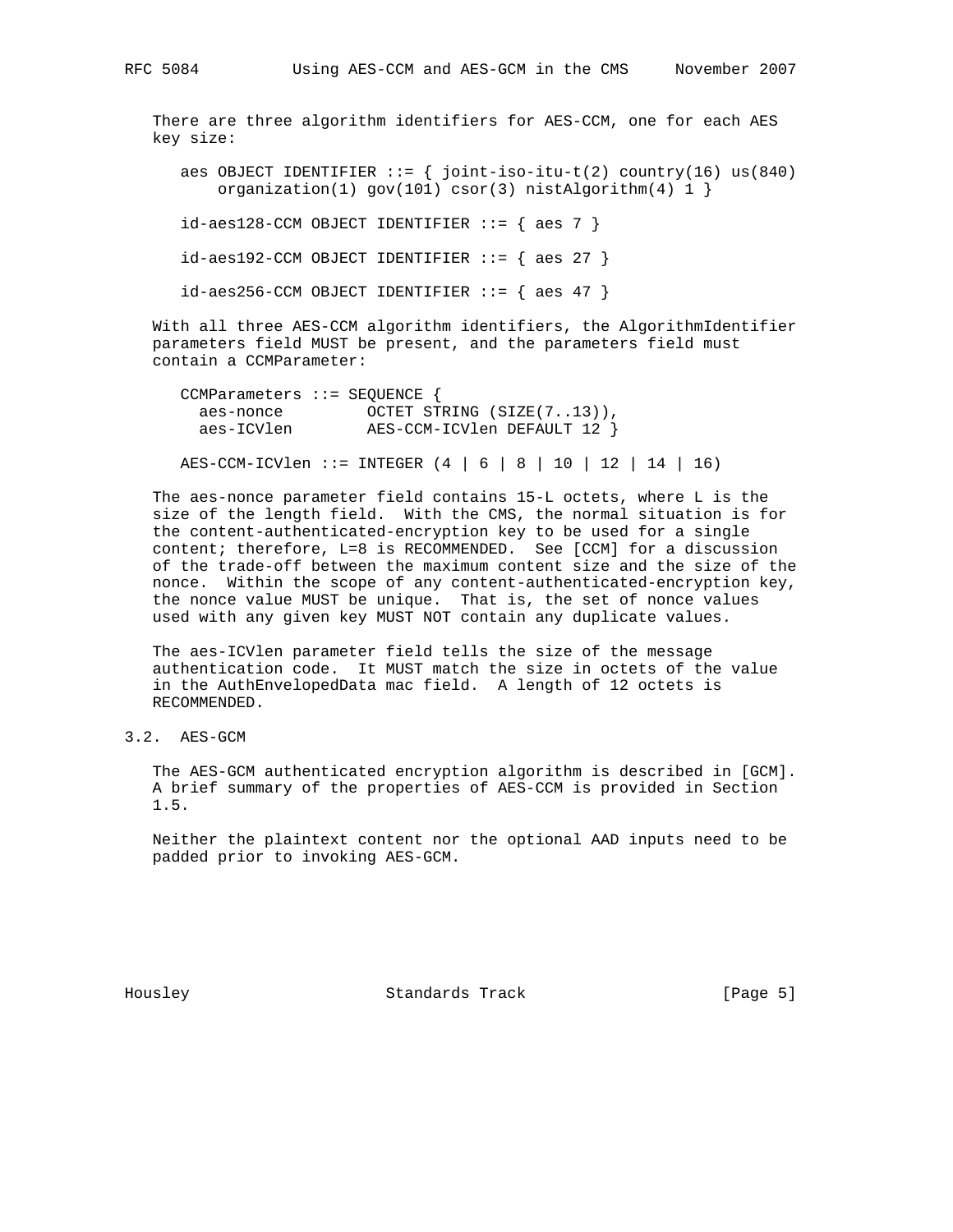There are three algorithm identifiers for AES-GCM, one for each AES

key size:

aes OBJECT IDENTIFIER  $:= \{ joint-iso-itu-t(2) country(16) us(840)$ organization(1) gov(101)  $\text{cscr}(3)$  nistAlgorithm(4) 1 }

 $id-aes128-GCM OBJECT IDENTIFIER ::= { aes 6 }$ 

 $id-aes192-GCM OBJECT IDENTIFIER ::= { aes 26 }$ 

 $id-aes256-GCM OBJECT IDENTIFYER ::= { aes 46 }$ 

 With all three AES-GCM algorithm identifiers, the AlgorithmIdentifier parameters field MUST be present, and the parameters field must contain a GCMParameter:

| $GCMParameters$ ::= SEOUENCE { |                                                |  |  |  |
|--------------------------------|------------------------------------------------|--|--|--|
| aes-nonce                      | OCTET STRING, -- recommended size is 12 octets |  |  |  |
| aes-ICVlen                     | AES-GCM-ICVlen DEFAULT 12 }                    |  |  |  |

AES-GCM-ICVlen ::= INTEGER (12 | 13 | 14 | 15 | 16)

 The aes-nonce is the AES-GCM initialization vector. The algorithm specification permits the nonce to have any number of bits between 1 and 2^64. However, the use of OCTET STRING within GCMParameters requires the nonce to be a multiple of 8 bits. Within the scope of any content-authenticated-encryption key, the nonce value MUST be unique, but need not have equal lengths. A nonce value of 12 octets can be processed more efficiently, so that length is RECOMMENDED.

 The aes-ICVlen parameter field tells the size of the message authentication code. It MUST match the size in octets of the value in the AuthEnvelopedData mac field. A length of 12 octets is RECOMMENDED.

4. Security Considerations

 AES-CCM and AES-GCM make use of the AES block cipher in counter mode to provide encryption. When used properly, counter mode provides strong confidentiality. Bellare, Desai, Jokipii, and Rogaway show in [BDJR] that the privacy guarantees provided by counter mode are at least as strong as those for Cipher Block Chaining (CBC) mode when using the same block cipher.

 Unfortunately, it is easy to misuse counter mode. If counter block values are ever used for more than one encryption operation with the same key, then the same key stream will be used to encrypt both plaintexts, and the confidentiality guarantees are voided.

Housley Standards Track [Page 6]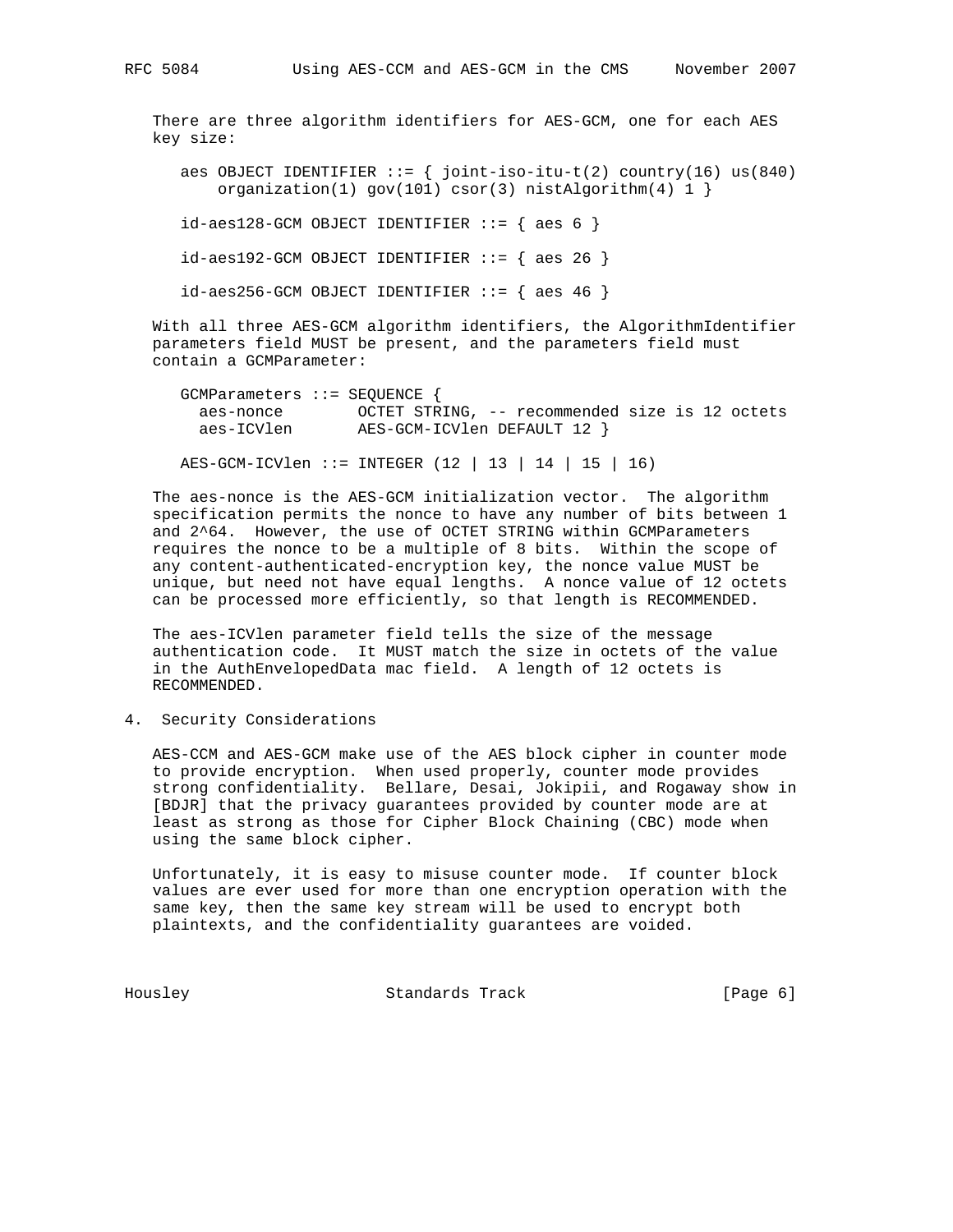Fortunately, the CMS AuthEnvelopedData provides all the tools needed to avoid misuse of counter mode. Automated key management is discussed in Section 2.

 There are fairly generic precomputation attacks against the use of any block cipher in counter mode that allow a meet-in-the-middle attack against the key [H][B][MF]. AES-CCM and AES-GCM both make use of counter mode for encryption. These precomputation attacks require the creation and searching of huge tables of ciphertext associated with known plaintext and known keys. Assuming that the memory and processor resources are available for a precomputation attack, then the theoretical strength of any block cipher in counter mode is limited to  $2^{(n/2)}$  bits, where n is the number of bits in the key. The use of long keys is the best countermeasure to precomputation attacks. Use of an unpredictable nonce value in the counter block significantly increases the size of the table that the attacker must compute to mount a successful precomputation attack.

 Implementations must randomly generate content-authenticated encryption keys. The use of inadequate pseudo-random number generators (PRNGs) to generate cryptographic keys can result in little or no security. An attacker may find it much easier to reproduce the PRNG environment that produced the keys, and then searching the resulting small set of possibilities, rather than brute force searching the whole key space. The generation of quality random numbers is difficult. RFC 4086 [RANDOM] offers important guidance in this area.

- 5. References
- 5.1. Normative References
	- [AES] NIST, FIPS PUB 197, "Advanced Encryption Standard (AES)", November 2001.
	- [CCM] Whiting, D., Housley, R., and N. Ferguson, "Counter with CBC-MAC (CCM)", RFC 3610, September 2003.
	- [CMS] Housley, R., "Cryptographic Message Syntax (CMS)", RFC 3852, July 2004.
	- [GCM] Dworkin, M., "NIST Special Publication 800-38D: Recommendation for Block Cipher Modes of Operation: Galois/Counter Mode (GCM) and GMAC." , U.S. National Institute of Standards and Technology http://csrc.nist.gov/publications/nistpubs/800-38D/SP- 800-38D.pdf.

Housley **Standards Track** [Page 7]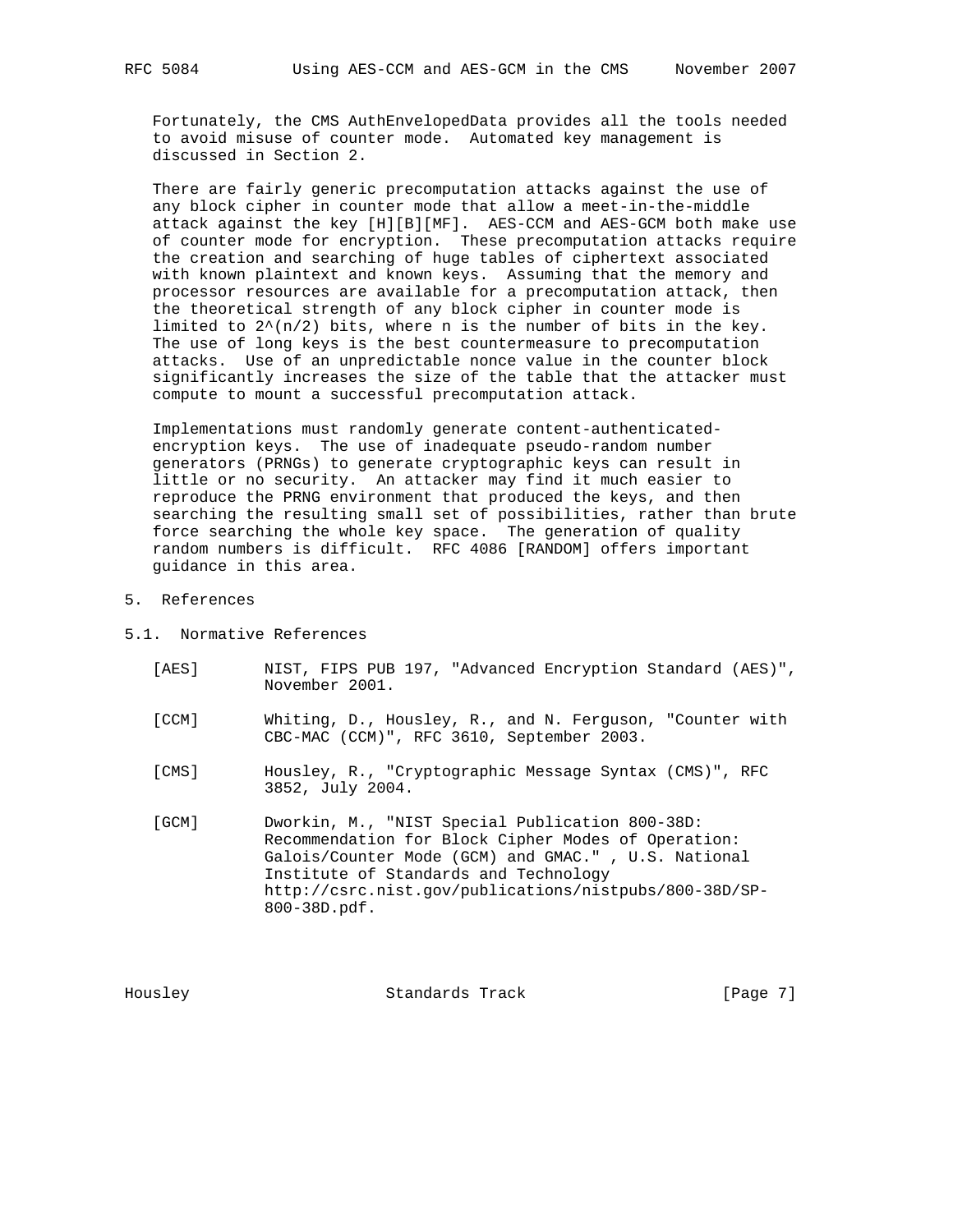- [STDWORDS] Bradner, S., "Key words for use in RFCs to Indicate Requirement Levels", BCP 14, RFC 2119, March 1997.
- [X.208-88] CCITT. Recommendation X.208: Specification of Abstract Syntax Notation One (ASN.1). 1988.
- [X.209-88] CCITT. Recommendation X.209: Specification of Basic Encoding Rules for Abstract Syntax Notation One (ASN.1). 1988.
- [X.509-88] CCITT. Recommendation X.509: The Directory- Authentication Framework. 1988.
- 5.2. Informative References
	- [AuthEnv] Housley, R., "Cryptographic Message Syntax (CMS) Authenticated-Enveloped-Data Content Type", RFC 5083, November 2007.
	- [B] Biham, E., "How to Forge DES-Encrypted Messages in 2^28 Steps", Technion Computer Science Department Technical Report CS0884, 1996.
	- [BDJR] Bellare, M, Desai, A., Jokipii, E., and P. Rogaway, "A Concrete Security Treatment of Symmetric Encryption: Analysis of the DES Modes of Operation", Proceedings 38th Annual Symposium on Foundations of Computer Science, 1997.
	- [H] Hellman, M. E., "A cryptanalytic time-memory trade-off", IEEE Transactions on Information Theory, July 1980, pp. 401-406.
	- [KEYMGMT] Bellovin, S. and R. Housley, "Guidelines for Cryptographic Key Management", BCP 107, RFC 4107, June 2005.
	- [MF] McGrew, D., and S. Fluhrer, "Attacks on Additive Encryption of Redundant Plaintext and Implications on Internet Security", The Proceedings of the Seventh Annual Workshop on Selected Areas in Cryptography (SAC 2000), Springer-Verlag, August, 2000.
	- [RANDOM] Eastlake, D., 3rd, Schiller, J., and S. Crocker, "Randomness Requirements for Security", BCP 106, RFC 4086, June 2005.

Housley Standards Track [Page 8]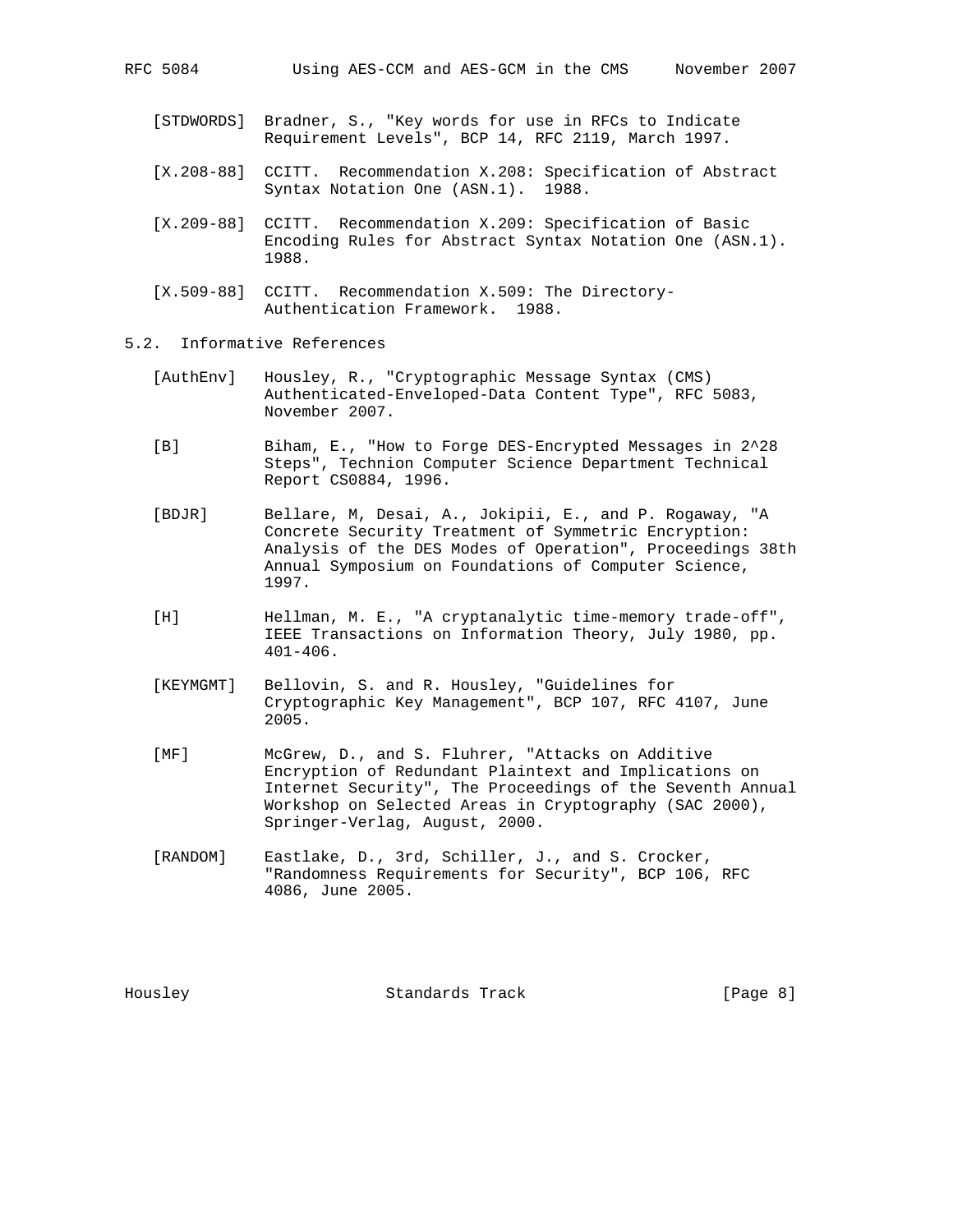```
Appendix: ASN.1 Module
  CMS-AES-CCM-and-AES-GCM
     \{ iso(1) member-body(2) us(840) rsadsi(113549) pkcs(1)
       pkcs-9(9) smime(16) modules(0) cms-aes-ccm-and-gcm(32) }
 DEFINITIONS IMPLICIT TAGS ::= BEGIN
 -- EXPORTS All
 -- Object Identifiers
aes OBJECT IDENTIFIER ::= \{ joint-iso-itu-t(2) country(16) us(840) organization(1) gov(101) csor(3) nistAlgorithm(4) 1 }
 id-aes128-CCM OBJECT IDENTIFIER ::= { aes 7 }
 id-aes192-CCM OBJECT IDENTIFIER ::= { aes 27 }
 id-aes256-CCM OBJECT IDENTIFIER ::= { aes 47 }
id-aes128-GCM OBJECT IDENTIFIER ::= { aes 6 }id-aes192-GCM OBJECT IDENTIFIER ::= { aes 26 }id-aes256-GCM OBJECT IDENTIFIER ::= { aes 46 } -- Parameters for AigorithmIdentifier
 CCMParameters ::= SEQUENCE {
   aes-nonce OCTET STRING (SIZE(7..13)),
   aes-ICVlen AES-CCM-ICVlen DEFAULT 12 }
 AES-CCM-ICVlen ::= INTEGER (4 | 6 | 8 | 10 | 12 | 14 | 16)
 GCMParameters ::= SEQUENCE {
   aes-nonce OCTET STRING, -- recommended size is 12 octets
   aes-ICVlen AES-GCM-ICVlen DEFAULT 12 }
 AES-GCM-ICVlen ::= INTEGER (12 | 13 | 14 | 15 | 16)
 END
```
Housley Standards Track [Page 9]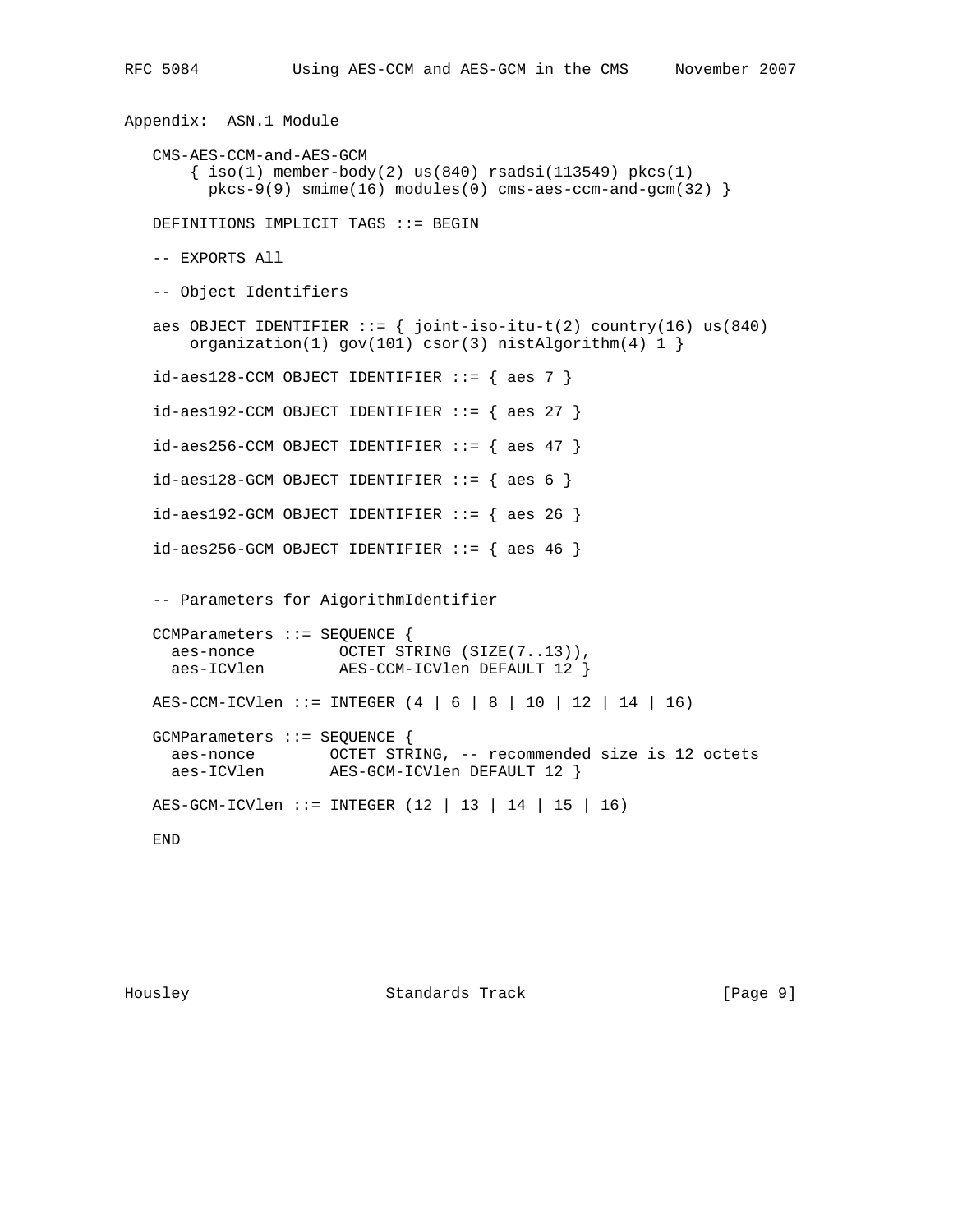Author's Address

 Russell Housley Vigil Security, LLC 918 Spring Knoll Drive Herndon, VA 20170 USA

EMail: housley@vigilsec.com

Housley Standards Track [Page 10]